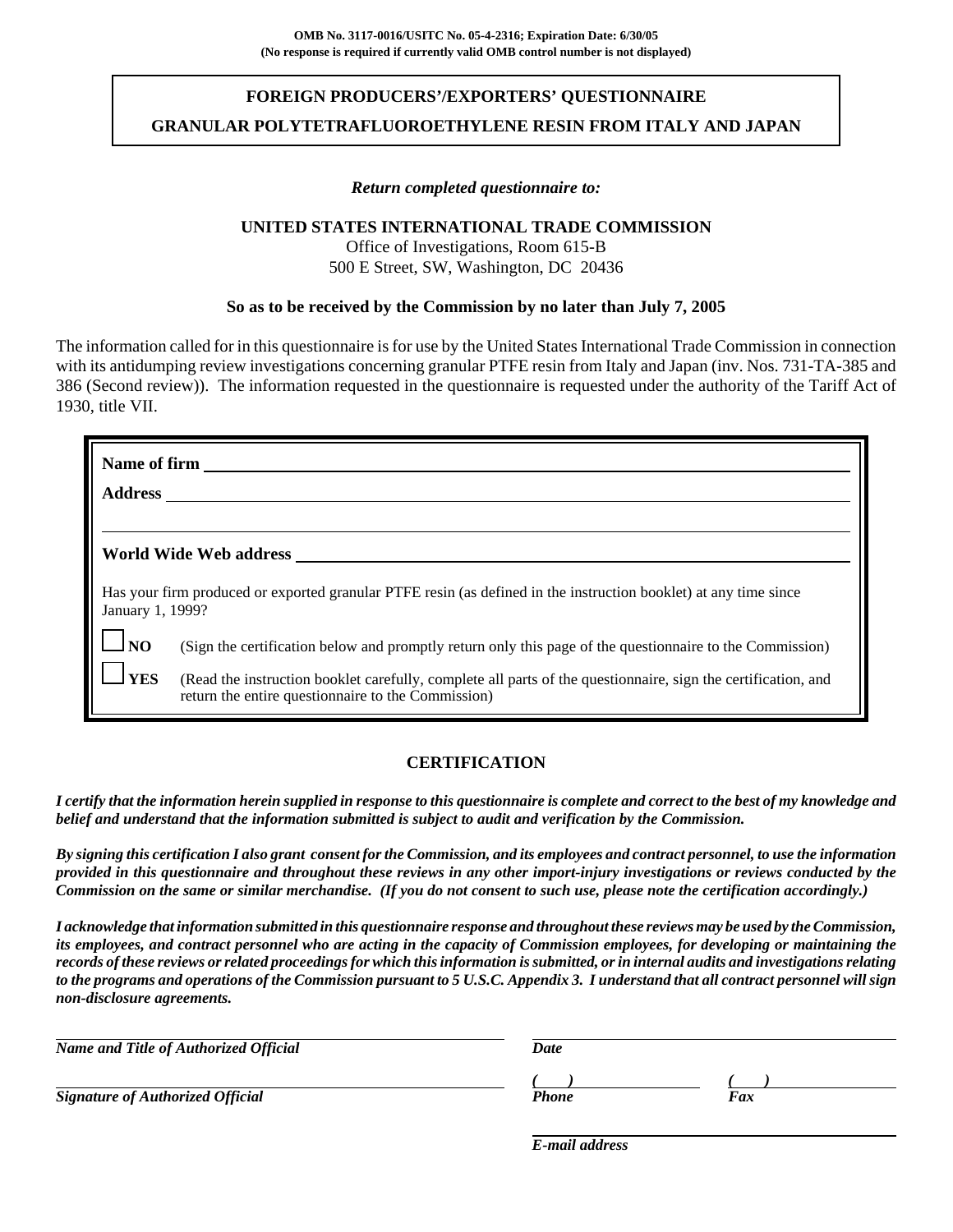## **PART I.--GENERAL QUESTIONS**

The questions in this questionnaire have been reviewed with market participants to ensure that issues of concern are adequately addressed and that data requests are sufficient, meaningful, and as limited as possible. Public reporting burden for this questionnaire is estimated to average 15 hours per response, including the time for reviewing instructions, searching existing data sources, gathering the data needed, and completing and reviewing the questionnaire. Send comments regarding the accuracy of this burden estimate or any other aspect of this collection of information, including suggestions for reducing the burden, to the Office of Investigations, U.S. International Trade Commission, 500 E Street, SW, Washington, DC 20436.

I-1a. Please report below the actual number of hours required and the cost to your firm of preparing the reply to this questionnaire and completing the form.

hours dollars

- I-1b. We are interested in any comments you may have for improving this questionnaire in general or the clarity of specific questions. Please attach such comments to your response or send them to the above address.
- I-2. Provide the name and address of establishment(s) covered by this questionnaire (see page 3 of the instruction booklet for reporting guidelines). If your firm is publicly traded, please specify the stock exchange and trading symbol.

I-3. Please provide the names and addresses of the **FIVE** largest U.S. importers of your firm's granular PTFE resin in 2004.

I-4. In Parts II and III of this questionnaire we request a copy of your company's business plan. Does your company or any related firm have a business plan or any internal documents that describe, discuss, or analyze expected future market conditions for granular PTFE resin?

 $\Box$  No  $\Box$  Yes--Please provide the requested documents. If you are not providing the requested documents, please explain why not.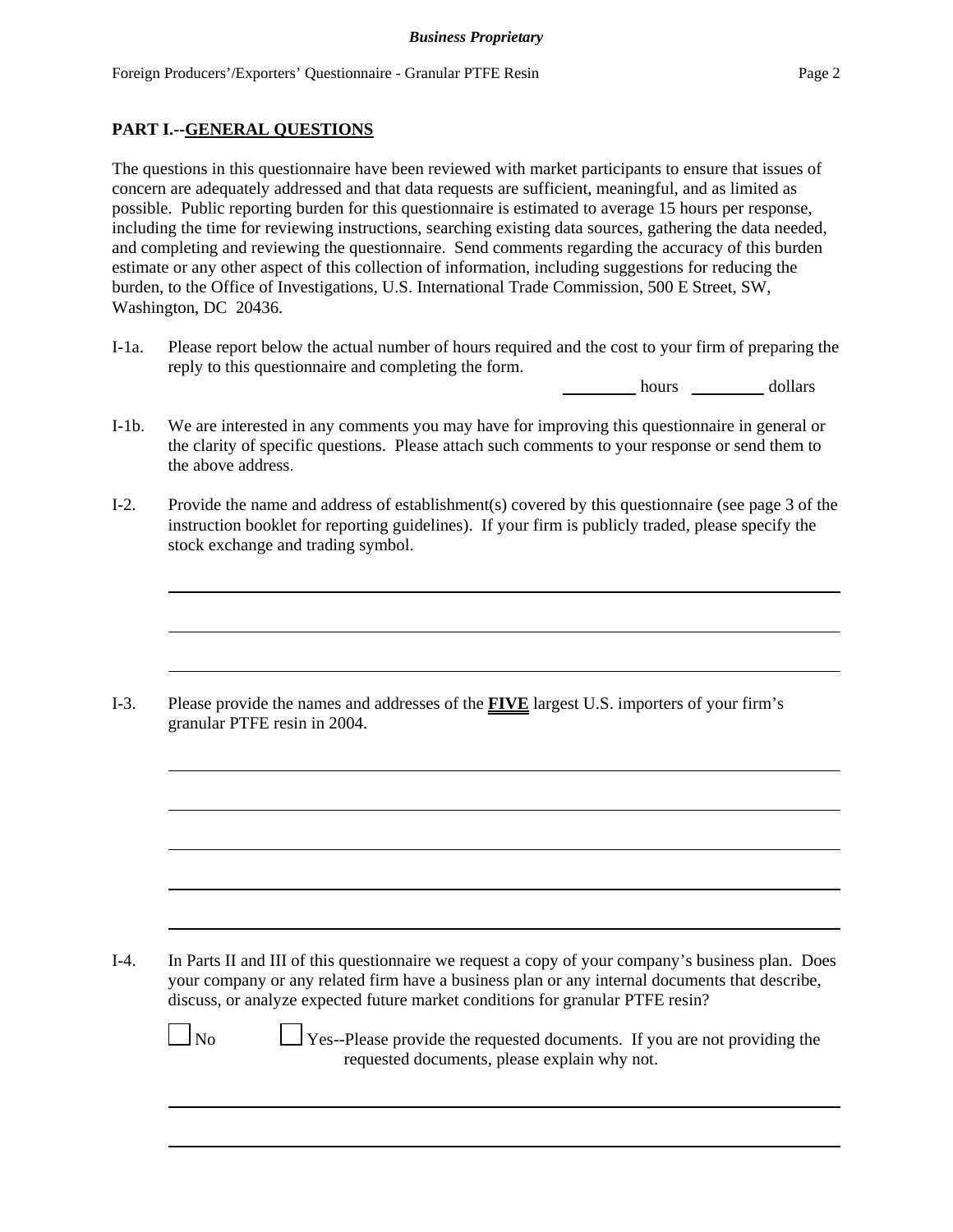#### **PART I.--GENERAL QUESTIONS--***Continued*

| $I-5.$ | Does your firm or any related firm produce, have the capability to produce, or have any plans to<br>produce granular PTFE resin in the United States or other countries?                                                                |  |  |  |  |  |  |  |  |
|--------|-----------------------------------------------------------------------------------------------------------------------------------------------------------------------------------------------------------------------------------------|--|--|--|--|--|--|--|--|
|        | $\Box$ Yes--Please name the firm(s) and country(ies) below and, if U.S.<br>N <sub>0</sub><br>producer(s), ensure that they complete the Commission's producer<br>questionnaire (contact Fred Ruggles for copies of that questionnaire). |  |  |  |  |  |  |  |  |
|        |                                                                                                                                                                                                                                         |  |  |  |  |  |  |  |  |
| $I-6.$ | Does your firm or any related firm import or have any plans to import granular PTFE resin into<br>the United States?                                                                                                                    |  |  |  |  |  |  |  |  |
|        | $\sqrt{\frac{1}{1-\epsilon}}$ Yes--Please name the firm(s) below and ensure that they complete the<br><b>No</b><br>Commission's importer questionnaire (contact Fred Ruggles for copies<br>of that questionnaire).                      |  |  |  |  |  |  |  |  |
|        |                                                                                                                                                                                                                                         |  |  |  |  |  |  |  |  |
|        |                                                                                                                                                                                                                                         |  |  |  |  |  |  |  |  |

## **PART II.--TRADE AND RELATED INFORMATION**

II-1. Has your firm experienced any plant openings, relocations, expansions, acquisitions, consolidations, closures, or prolonged shutdowns because of strikes or equipment failure; curtailment of production because of shortages of materials; or any other change in the character of your operations or organization relating to the production of granular PTFE resin since August 1988 (the date on which the antidumping duty orders under review became effective)?

| $\Box$ No | $\Box$ Yes--Supply details as to the time, nature, and significance of such changes. |
|-----------|--------------------------------------------------------------------------------------|
|           |                                                                                      |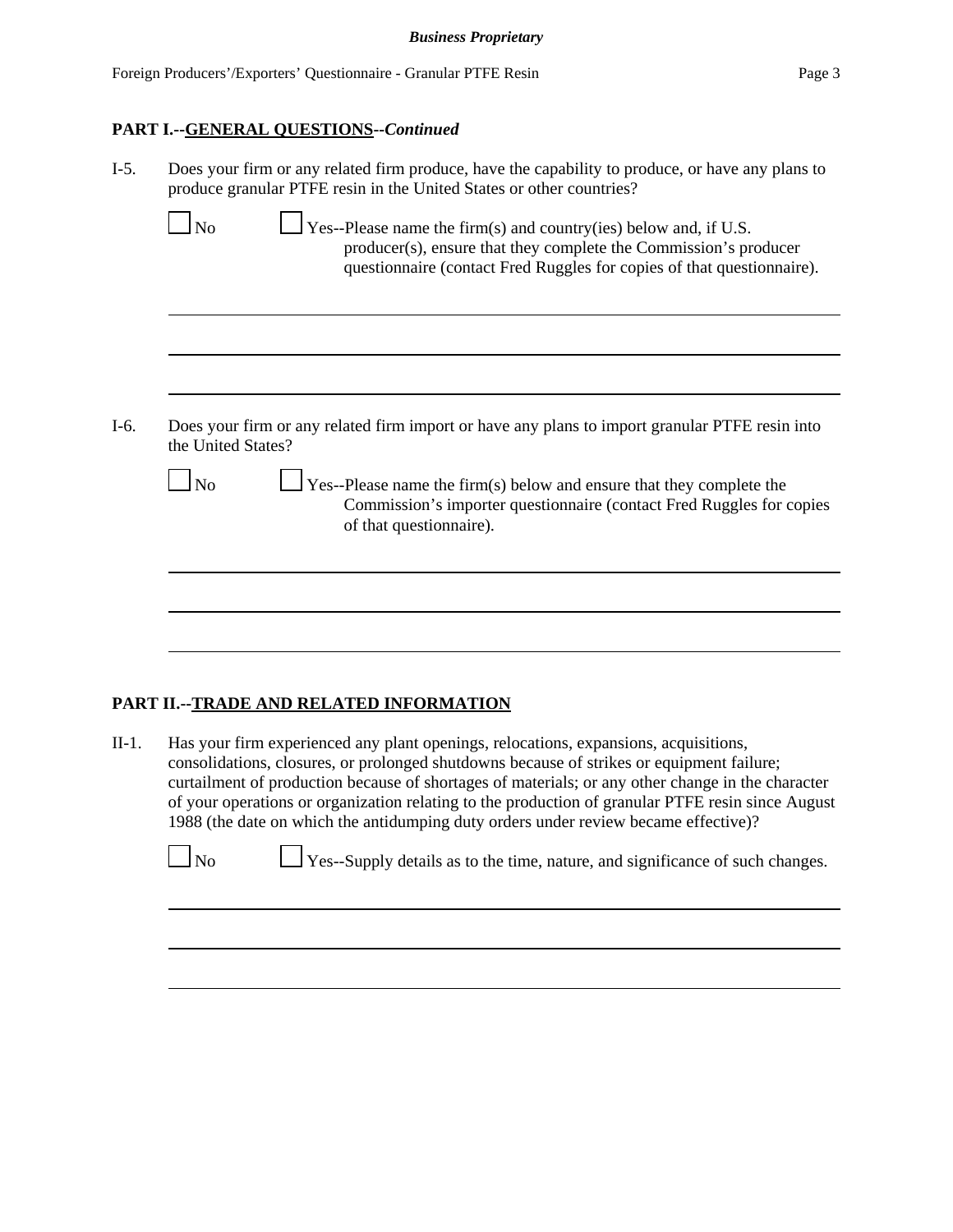| $II-2.$ | Does your firm anticipate any changes in the character of your operations or organization (as<br>noted above) relating to the production of granular PTFE resin in the future?                                                                                                      |                                                                                                                                                                                                                                                                                                                                                                                                                                               |
|---------|-------------------------------------------------------------------------------------------------------------------------------------------------------------------------------------------------------------------------------------------------------------------------------------|-----------------------------------------------------------------------------------------------------------------------------------------------------------------------------------------------------------------------------------------------------------------------------------------------------------------------------------------------------------------------------------------------------------------------------------------------|
|         | $1_{\mathrm{No}}$                                                                                                                                                                                                                                                                   | Yes--Supply details as to the time, nature, and significance of such<br>changes and provide underlying assumptions, along with relevant<br>portions of business plans or other supporting documentation, that<br>address this issue. Include in your response a specific projection of<br>your firm's capacity to produce (1) granular PTFE resin and (2)<br>PTFE wet raw polymer (both in 1,000 pounds) for 2005 and 2006.                   |
|         |                                                                                                                                                                                                                                                                                     |                                                                                                                                                                                                                                                                                                                                                                                                                                               |
| $II-3.$ | Would your firm anticipate any changes in the character of your operations or organization (as<br>noted above) relating to the production of granular PTFE resin in the future if the antidumping<br>duty orders on granular PTFE resin from Italy and/or Japan were to be revoked? |                                                                                                                                                                                                                                                                                                                                                                                                                                               |
|         | $\Box$ No<br>issue.                                                                                                                                                                                                                                                                 | Yes--Supply details as to the time, nature, and significance of such changes<br>and provide underlying assumptions, along with relevant portions of<br>business plans or other supporting documentation, that address this                                                                                                                                                                                                                    |
|         |                                                                                                                                                                                                                                                                                     |                                                                                                                                                                                                                                                                                                                                                                                                                                               |
| $II-4.$ | Does your firm have any plans to add, expand, curtail, or shut down production capacity and/or<br>production of granular PTFE resin in Italy and/or Japan in the future?                                                                                                            |                                                                                                                                                                                                                                                                                                                                                                                                                                               |
|         | No<br>addresses this issue.                                                                                                                                                                                                                                                         | Yes--Please describe those plans, including planned dates and capacity/<br>production quantities involved, and the reason(s) for such change(s). If<br>the plans are to add or expand capacity or production, list (in<br>descending order of importance) the markets (countries) to which such<br>additional capacity or production would be directed. Provide relevant<br>portions of business plans or other supporting documentation that |
|         |                                                                                                                                                                                                                                                                                     |                                                                                                                                                                                                                                                                                                                                                                                                                                               |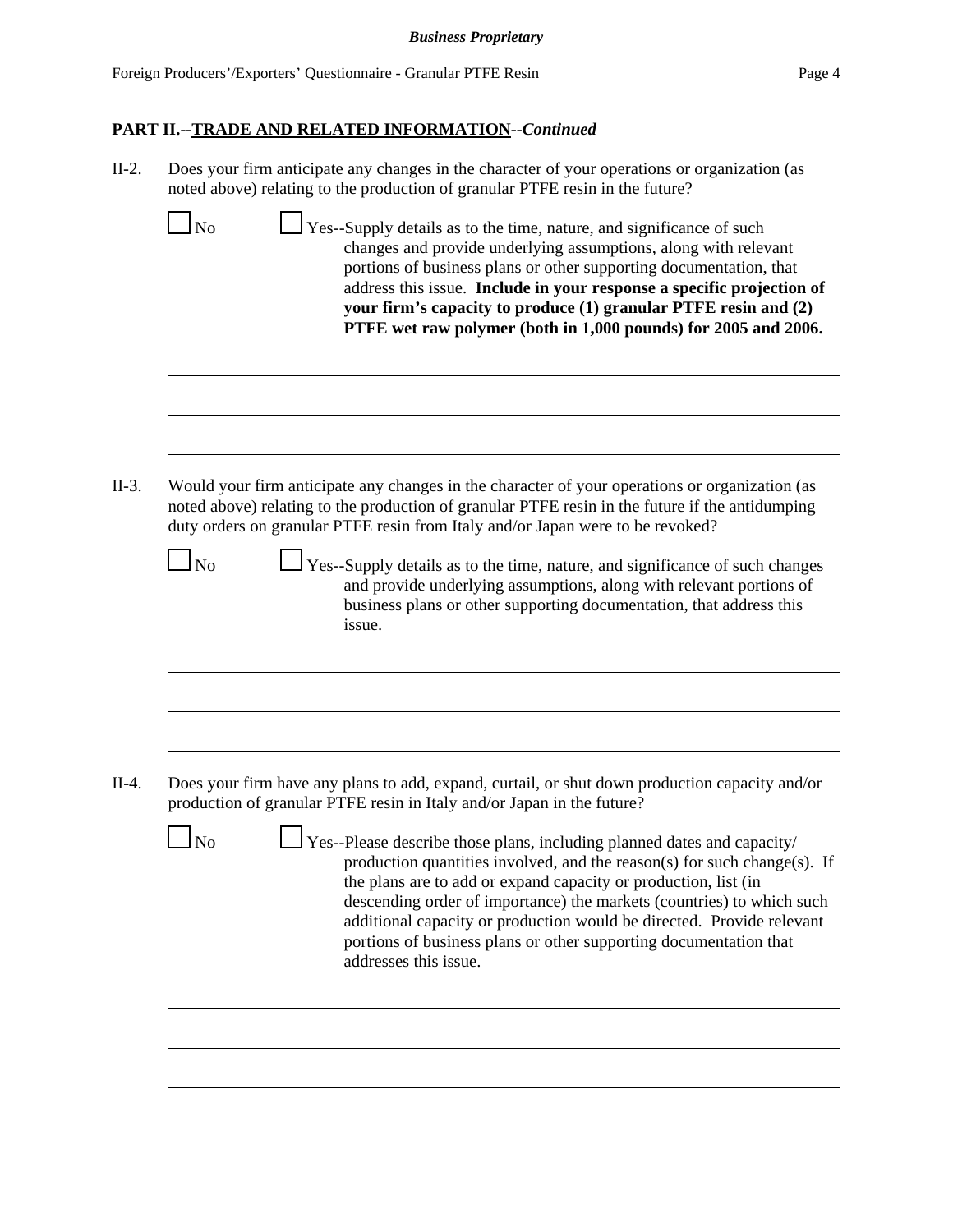II-5. Describe the production technology used in the production of granular PTFE resin in Italy and/or Japan and identify major production inputs. Also discuss any significant changes in production technology since 1988 (the year the antidumping duty orders under review became effective). II-6. Has your firm since 1988 produced, or does your firm anticipate producing in the future, other products on the same equipment and machinery used in the production of granular PTFE resin?  $\Box$  Yes--List the following information and report your firm's combined production capacity and production of these products and granular PTFE resin in the periods indicated.

| Product | Period | Basis for allocation of capacity data |
|---------|--------|---------------------------------------|
|         |        |                                       |
|         |        |                                       |

| (Quantity in 1,000 pounds)                                  |  |  |  |  |  |  |  |  |  |
|-------------------------------------------------------------|--|--|--|--|--|--|--|--|--|
| 2001<br>2002<br>1999<br>2000<br>2003<br>2004<br><b>Item</b> |  |  |  |  |  |  |  |  |  |
| <b>AVERAGE PRODUCTION CAPACITY</b>                          |  |  |  |  |  |  |  |  |  |
| <b>PRODUCTION</b>                                           |  |  |  |  |  |  |  |  |  |

II-7. Has your firm since 1988 produced, or does your firm anticipate producing in the future, other products using the same production and related workers employed to produce granular PTFE resin?

 $\Box$  No  $\Box$  Yes--List the following information.

Product Period Period Basis for allocation of employment data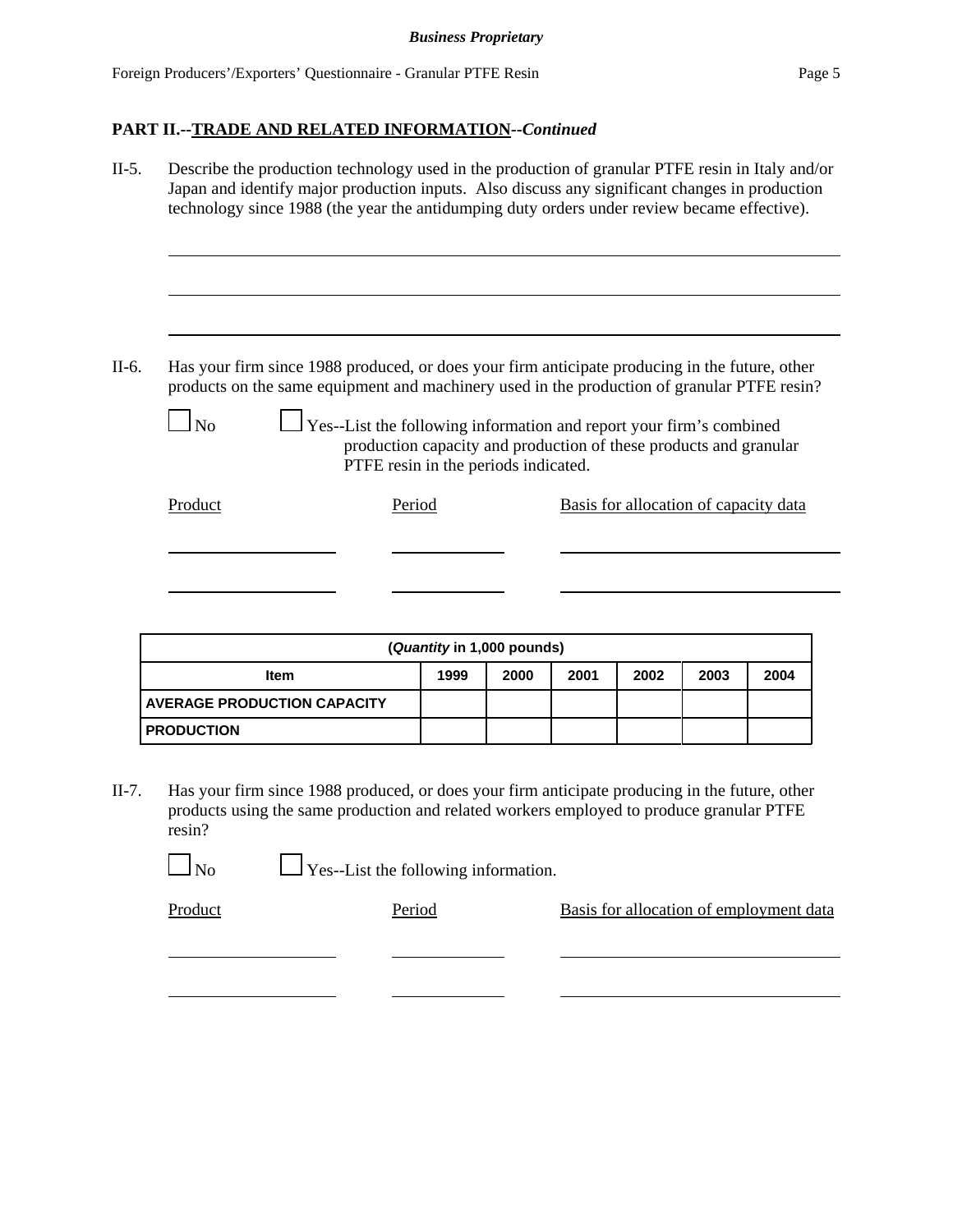| $II-8.$  |                                                                                                                                                                                                                                         |             |                                               | Please describe the constraint(s) that set the limit(s) on your production capacity. |      |                                                                                                                                                                                                            |  |  |  |  |
|----------|-----------------------------------------------------------------------------------------------------------------------------------------------------------------------------------------------------------------------------------------|-------------|-----------------------------------------------|--------------------------------------------------------------------------------------|------|------------------------------------------------------------------------------------------------------------------------------------------------------------------------------------------------------------|--|--|--|--|
|          |                                                                                                                                                                                                                                         |             |                                               |                                                                                      |      |                                                                                                                                                                                                            |  |  |  |  |
| II-9.    | of granular PTFE resin?                                                                                                                                                                                                                 |             |                                               | Percent                                                                              |      | What percentage of your firm's total sales in its most recent fiscal year was represented by sales                                                                                                         |  |  |  |  |
| $II-10.$ |                                                                                                                                                                                                                                         |             | products, using the same equipment and labor? |                                                                                      |      | Is your firm able to switch production between granular PTFE resin and other products in<br>response to a relative price change in the price of granular PTFE resin vis-a-vis the price of other           |  |  |  |  |
|          | Yes--Please identify below the other products, the approximate time and<br>$\ln$<br>cost involved in switching, and the minimum relative price<br>change required for your firm to switch production to or from<br>granular PTFE resin. |             |                                               |                                                                                      |      |                                                                                                                                                                                                            |  |  |  |  |
|          |                                                                                                                                                                                                                                         |             |                                               |                                                                                      |      |                                                                                                                                                                                                            |  |  |  |  |
| $II-11.$ | $\Box$ No                                                                                                                                                                                                                               |             | inventories below.                            | $\perp$ Yes--Report the quantity (in 1,000 pounds) of such <b>end-of-period</b>      |      | Has your firm maintained any inventories of granular PTFE resin in the United States (not<br>including inventories held by firms identified in questions I-3, I-5, or I-6 above <sup>1</sup> ) since 1999? |  |  |  |  |
|          | <u>1999</u>                                                                                                                                                                                                                             | <b>2000</b> | 2001                                          | 2002                                                                                 | 2003 | 2004                                                                                                                                                                                                       |  |  |  |  |
| $II-12.$ |                                                                                                                                                                                                                                         |             |                                               | regulatory barriers) in any countries other than the United States?                  |      | (a) Are your firm's exports of granular PTFE resin subject to tariff or non-tariff barriers to trade<br>(for example, antidumping or countervailing duty findings or remedies, tariffs, quotas, or         |  |  |  |  |
|          | $\Box$ No                                                                                                                                                                                                                               |             |                                               | imposed, and the type of barrier.                                                    |      | $\Box$ Yes--List the products(s), country(ies), the year each such barrier was                                                                                                                             |  |  |  |  |
|          | <b>Product</b>                                                                                                                                                                                                                          |             | <b>Country</b>                                | <b>Year imposed</b>                                                                  |      | Barrier (if tariff,<br>give rate)                                                                                                                                                                          |  |  |  |  |
|          |                                                                                                                                                                                                                                         |             |                                               |                                                                                      |      |                                                                                                                                                                                                            |  |  |  |  |
|          |                                                                                                                                                                                                                                         |             |                                               |                                                                                      |      |                                                                                                                                                                                                            |  |  |  |  |

<sup>&</sup>lt;sup>1</sup> Such firms will report inventories in the Commission's importer or producer questionnaire.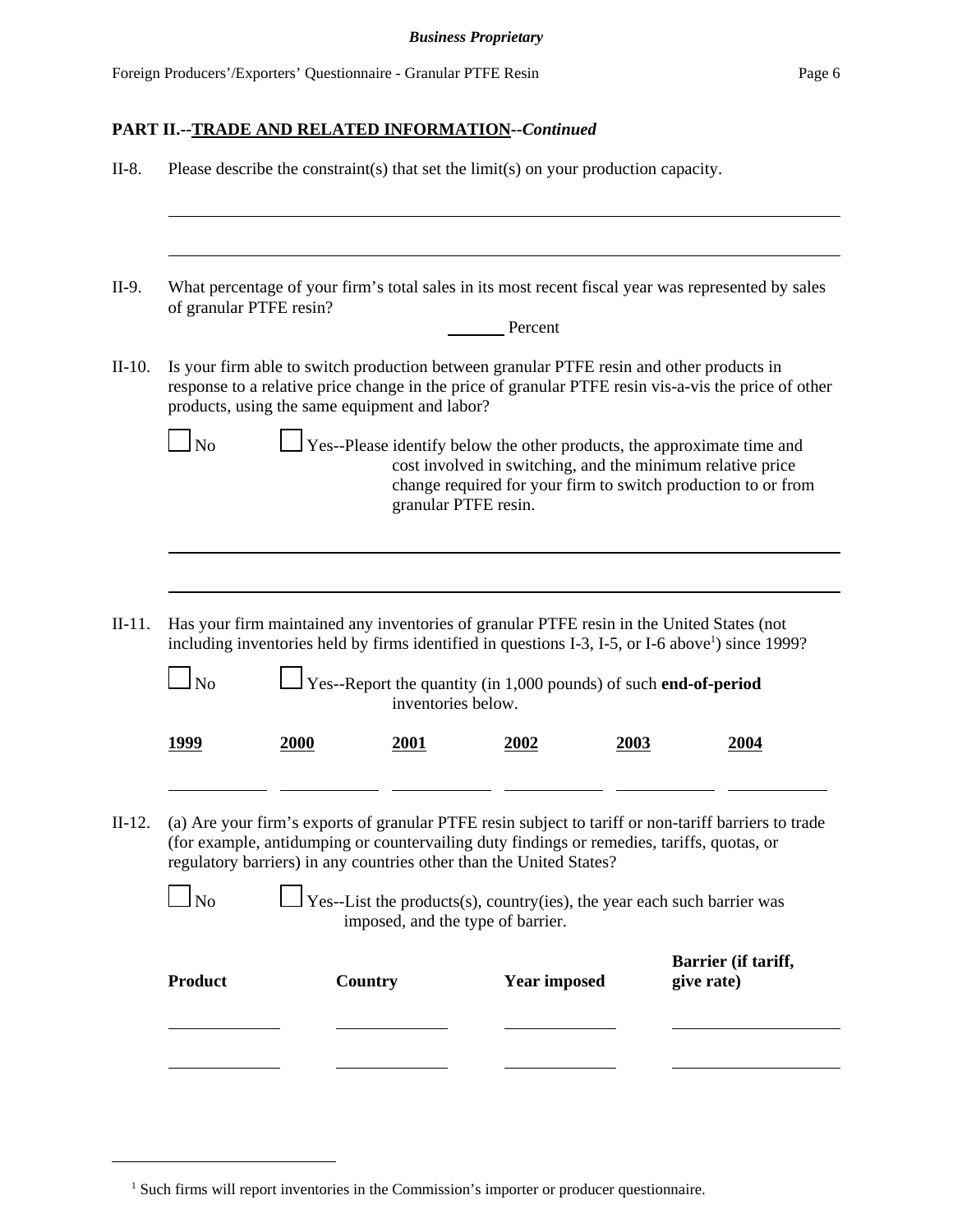#### *Business Proprietary*

## **PART II.--TRADE AND RELATED INFORMATION--***Continued*

(b) Are your firm's exports of granular PTFE resin subject to current investigations in any countries other than the United States that might result in tariff or non-tariff barriers to trade?

| <b>Product</b> | <b>Country</b>                                    | <b>Type of investigation</b>                                                                                                                                                                                                                                                                        |
|----------------|---------------------------------------------------|-----------------------------------------------------------------------------------------------------------------------------------------------------------------------------------------------------------------------------------------------------------------------------------------------------|
|                |                                                   | Identify export markets (other than the United States) that you have developed or where you have<br>increased your sales of granular PTFE resin as a result of the antidumping duty orders on granular<br>PTFE resin from Italy and/or Japan. Please identify and discuss below.                    |
|                |                                                   |                                                                                                                                                                                                                                                                                                     |
| the orders.    |                                                   | production, home market shipments, exports to the United States and other markets, and                                                                                                                                                                                                              |
|                |                                                   | Describe the significance of the existing antidumping duty orders covering imports of granular<br>PTFE resin from Italy and/or Japan in terms of their effect on your firm's production capacity,<br>inventories. You may wish to compare your firm's operations before and after the imposition of |
|                | resin from Italy and/or Japan were to be revoked? | Would your firm anticipate any changes in its production capacity, production, home market<br>shipments, exports to the United States and other markets, or inventories relating to the<br>production of granular PTFE resin in the future if the antidumping duty orders on granular PTFE          |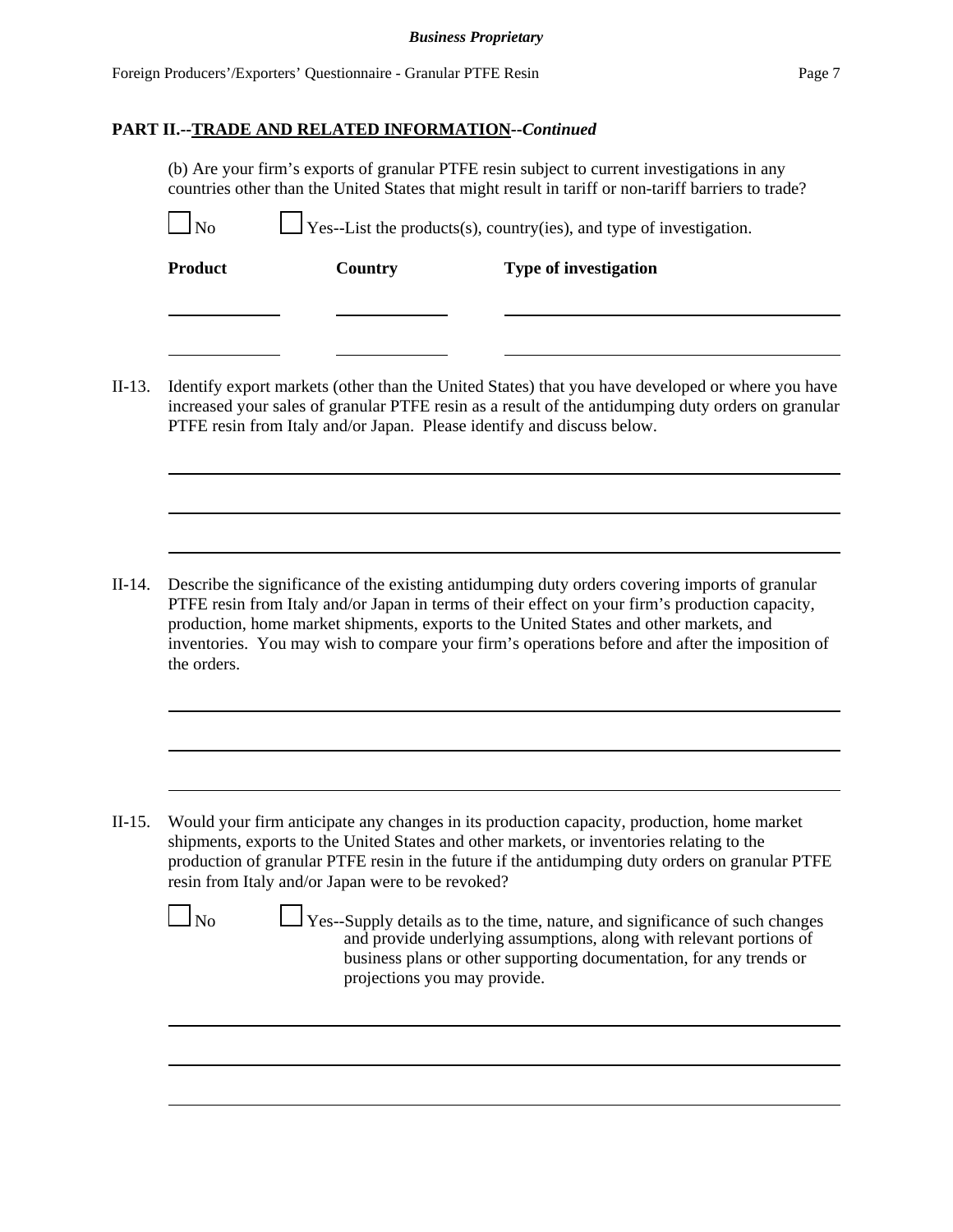II-16. Please report production capacity, production, shipments, and inventories of **filled** granular PTFE resin produced by your firm in Italy and/or Japan in 1999-2004.

| (Quantity in 1,000 pounds, value in 1,000 U.S. dollars)                                                                                                                                                                                                                                                                                                                                                                                                                                                    |      |      |      |      |      |      |  |
|------------------------------------------------------------------------------------------------------------------------------------------------------------------------------------------------------------------------------------------------------------------------------------------------------------------------------------------------------------------------------------------------------------------------------------------------------------------------------------------------------------|------|------|------|------|------|------|--|
| Item                                                                                                                                                                                                                                                                                                                                                                                                                                                                                                       | 1999 | 2000 | 2001 | 2002 | 2003 | 2004 |  |
| <b>AVERAGE PRODUCTION CAPACITY<sup>1</sup> (quantity)</b>                                                                                                                                                                                                                                                                                                                                                                                                                                                  |      |      |      |      |      |      |  |
| BEGINNING-OF-PERIOD INVENTORIES <sup>2</sup> (quantity)                                                                                                                                                                                                                                                                                                                                                                                                                                                    |      |      |      |      |      |      |  |
| PRODUCTION <sup>3</sup> (quantity)                                                                                                                                                                                                                                                                                                                                                                                                                                                                         |      |      |      |      |      |      |  |
| <b>SHIPMENTS:</b>                                                                                                                                                                                                                                                                                                                                                                                                                                                                                          |      |      |      |      |      |      |  |
| Home market:                                                                                                                                                                                                                                                                                                                                                                                                                                                                                               |      |      |      |      |      |      |  |
| Internal consumption/transfers<br>(quantity)                                                                                                                                                                                                                                                                                                                                                                                                                                                               |      |      |      |      |      |      |  |
| <b>Commercial shipments:</b><br>Quantity                                                                                                                                                                                                                                                                                                                                                                                                                                                                   |      |      |      |      |      |      |  |
| Value                                                                                                                                                                                                                                                                                                                                                                                                                                                                                                      |      |      |      |      |      |      |  |
| Exports to--                                                                                                                                                                                                                                                                                                                                                                                                                                                                                               |      |      |      |      |      |      |  |
| United States: <sup>4</sup><br>Quantity                                                                                                                                                                                                                                                                                                                                                                                                                                                                    |      |      |      |      |      |      |  |
| Value                                                                                                                                                                                                                                                                                                                                                                                                                                                                                                      |      |      |      |      |      |      |  |
| All other export markets:<br>European Union: <sup>5</sup><br>Quantity                                                                                                                                                                                                                                                                                                                                                                                                                                      |      |      |      |      |      |      |  |
| Value                                                                                                                                                                                                                                                                                                                                                                                                                                                                                                      |      |      |      |      |      |      |  |
| Asia: <sup>6</sup><br>Quantity                                                                                                                                                                                                                                                                                                                                                                                                                                                                             |      |      |      |      |      |      |  |
| Value                                                                                                                                                                                                                                                                                                                                                                                                                                                                                                      |      |      |      |      |      |      |  |
| Other: $7$<br>Quantity                                                                                                                                                                                                                                                                                                                                                                                                                                                                                     |      |      |      |      |      |      |  |
| Value                                                                                                                                                                                                                                                                                                                                                                                                                                                                                                      |      |      |      |      |      |      |  |
| Subtotal, all other export markets:<br>Quantity                                                                                                                                                                                                                                                                                                                                                                                                                                                            |      |      |      |      |      |      |  |
| Value                                                                                                                                                                                                                                                                                                                                                                                                                                                                                                      |      |      |      |      |      |      |  |
| Total exports (quantity)                                                                                                                                                                                                                                                                                                                                                                                                                                                                                   |      |      |      |      |      |      |  |
| Total shipments (quantity)                                                                                                                                                                                                                                                                                                                                                                                                                                                                                 |      |      |      |      |      |      |  |
| <b>END-OF-PERIOD INVENTORIES (quantity)</b>                                                                                                                                                                                                                                                                                                                                                                                                                                                                |      |      |      |      |      |      |  |
| <sup>1</sup> The production capacity (see definitions in instructions booklet) reported is based on operating hours per week, weeks<br>per year. Please describe the methodology used to calculate production capacity, and explain any changes in reported capacity (use<br>additional pages as necessary).                                                                                                                                                                                               |      |      |      |      |      |      |  |
| <sup>2</sup> Reconciliation of data.--Please note that the quantities reported above should reconcile as follows: beginning-of-period inventories,<br>plus production, less total shipments, equals end-of-period inventories. Do the data reported reconcile?<br>No--Please explain:<br>Yes                                                                                                                                                                                                               |      |      |      |      |      |      |  |
| <sup>3</sup> Please estimate the percentage of total production of granular PTFE resin in Italy and/or Japan accounted for by your firm's production<br>in 2004:<br>Percent<br><sup>4</sup> Please estimate the percentage of total exports to the United States of granular PTFE resin from Italy and/or Japan accounted for by<br>your firm's exports in 2004:<br>Percent<br><sup>5</sup> Identify principal <i>European Union</i> export markets. <u>Container and the container and the containers</u> |      |      |      |      |      |      |  |
| <sup>6</sup> Identify principal Asian export markets.<br><sup>7</sup> Identify principal other export markets.                                                                                                                                                                                                                                                                                                                                                                                             |      |      |      |      |      |      |  |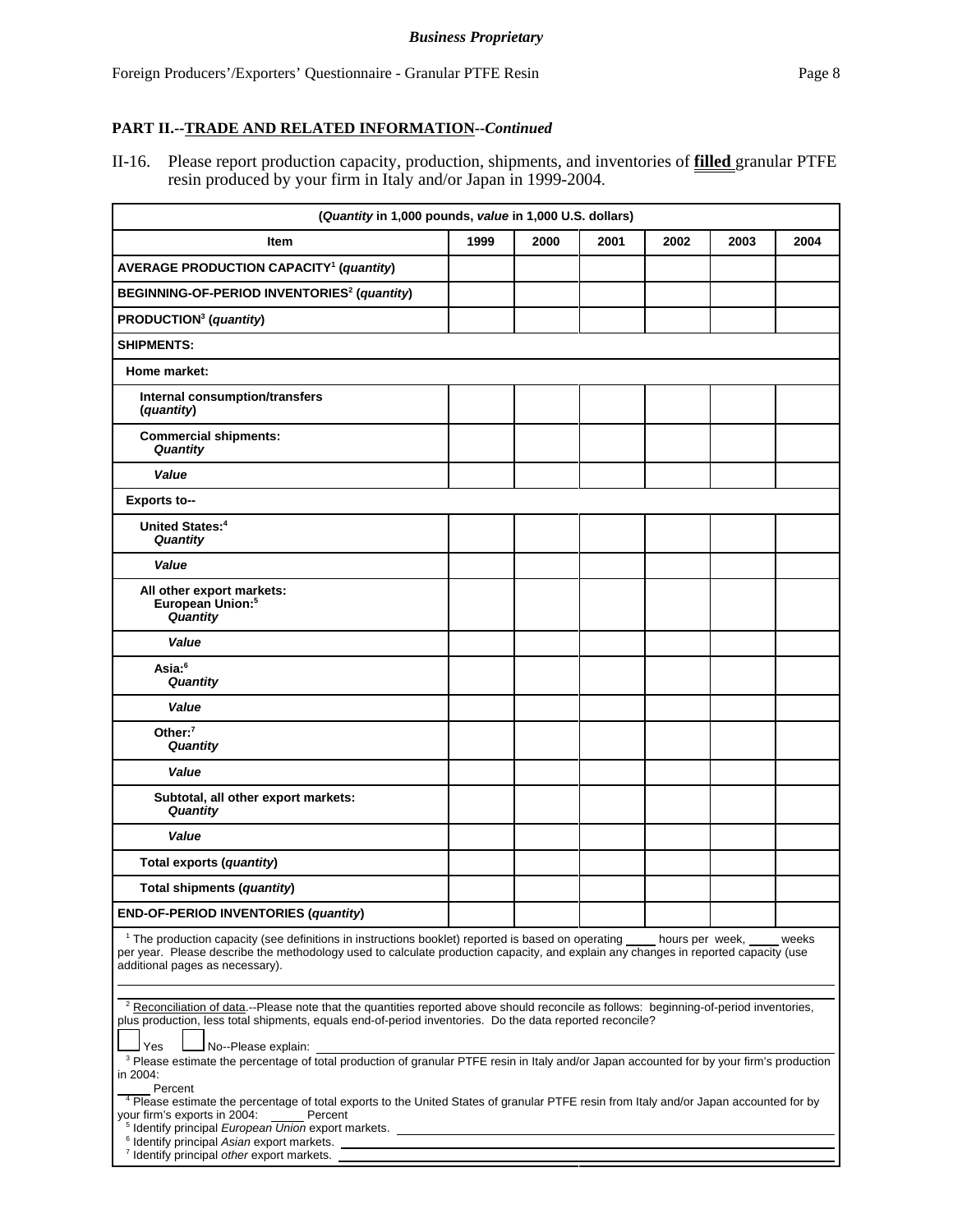II-17. Please report production capacity, production, shipments, and inventories of **unfilled** granular PTFE resin produced by your firm in Italy and/or Japan in 1999-2004.

| (Quantity in 1,000 pounds, value in 1,000 U.S. dollars)                                                                                                                                                                                                                                                                                                                                                                                       |      |      |      |      |      |      |  |
|-----------------------------------------------------------------------------------------------------------------------------------------------------------------------------------------------------------------------------------------------------------------------------------------------------------------------------------------------------------------------------------------------------------------------------------------------|------|------|------|------|------|------|--|
| ltem                                                                                                                                                                                                                                                                                                                                                                                                                                          | 1999 | 2000 | 2001 | 2002 | 2003 | 2004 |  |
| <b>AVERAGE PRODUCTION CAPACITY<sup>1</sup></b> (quantity)                                                                                                                                                                                                                                                                                                                                                                                     |      |      |      |      |      |      |  |
| BEGINNING-OF-PERIOD INVENTORIES <sup>2</sup> (quantity)                                                                                                                                                                                                                                                                                                                                                                                       |      |      |      |      |      |      |  |
| PRODUCTION <sup>3</sup> (quantity)                                                                                                                                                                                                                                                                                                                                                                                                            |      |      |      |      |      |      |  |
| <b>SHIPMENTS:</b>                                                                                                                                                                                                                                                                                                                                                                                                                             |      |      |      |      |      |      |  |
| Home market:                                                                                                                                                                                                                                                                                                                                                                                                                                  |      |      |      |      |      |      |  |
| Internal consumption/transfers<br>(quantity)                                                                                                                                                                                                                                                                                                                                                                                                  |      |      |      |      |      |      |  |
| <b>Commercial shipments:</b><br>Quantity                                                                                                                                                                                                                                                                                                                                                                                                      |      |      |      |      |      |      |  |
| Value                                                                                                                                                                                                                                                                                                                                                                                                                                         |      |      |      |      |      |      |  |
| <b>Exports to--</b>                                                                                                                                                                                                                                                                                                                                                                                                                           |      |      |      |      |      |      |  |
| United States: <sup>4</sup><br>Quantity                                                                                                                                                                                                                                                                                                                                                                                                       |      |      |      |      |      |      |  |
| Value                                                                                                                                                                                                                                                                                                                                                                                                                                         |      |      |      |      |      |      |  |
| All other export markets:<br>European Union: <sup>5</sup><br>Quantity                                                                                                                                                                                                                                                                                                                                                                         |      |      |      |      |      |      |  |
| Value                                                                                                                                                                                                                                                                                                                                                                                                                                         |      |      |      |      |      |      |  |
| Asia: <sup>6</sup><br>Quantity                                                                                                                                                                                                                                                                                                                                                                                                                |      |      |      |      |      |      |  |
| Value                                                                                                                                                                                                                                                                                                                                                                                                                                         |      |      |      |      |      |      |  |
| Other: $7$<br>Quantity                                                                                                                                                                                                                                                                                                                                                                                                                        |      |      |      |      |      |      |  |
| Value                                                                                                                                                                                                                                                                                                                                                                                                                                         |      |      |      |      |      |      |  |
| Subtotal, all other export markets:<br>Quantity                                                                                                                                                                                                                                                                                                                                                                                               |      |      |      |      |      |      |  |
| Value                                                                                                                                                                                                                                                                                                                                                                                                                                         |      |      |      |      |      |      |  |
| Total exports (quantity)                                                                                                                                                                                                                                                                                                                                                                                                                      |      |      |      |      |      |      |  |
| Total shipments (quantity)                                                                                                                                                                                                                                                                                                                                                                                                                    |      |      |      |      |      |      |  |
| <b>END-OF-PERIOD INVENTORIES (quantity)</b>                                                                                                                                                                                                                                                                                                                                                                                                   |      |      |      |      |      |      |  |
| <sup>1</sup> The production capacity (see definitions in instructions booklet) reported is based on operating<br>hours per week,<br>weeks<br>per year. Please describe the methodology used to calculate production capacity, and explain any changes in reported capacity (use<br>additional pages as necessary).                                                                                                                            |      |      |      |      |      |      |  |
| <sup>2</sup> Reconciliation of data.--Please note that the quantities reported above should reconcile as follows: beginning-of-period inventories,<br>plus production, less total shipments, equals end-of-period inventories. Do the data reported reconcile?<br>Yes<br>No--Please explain:                                                                                                                                                  |      |      |      |      |      |      |  |
| <sup>3</sup> Please estimate the percentage of total production of granular PTFE resin in Italy and/or Japan accounted for by your firm's production<br>in 2004:<br>Percent<br><sup>4</sup> Please estimate the percentage of total exports to the United States of granular PTFE resin from Italy and/or Japan accounted for by<br>your firm's exports in 2004:<br>Percent<br><sup>5</sup> Identify principal European Union export markets. |      |      |      |      |      |      |  |
| <sup>6</sup> Identify principal Asian export markets.<br><sup>7</sup> Identify principal other export markets.                                                                                                                                                                                                                                                                                                                                |      |      |      |      |      |      |  |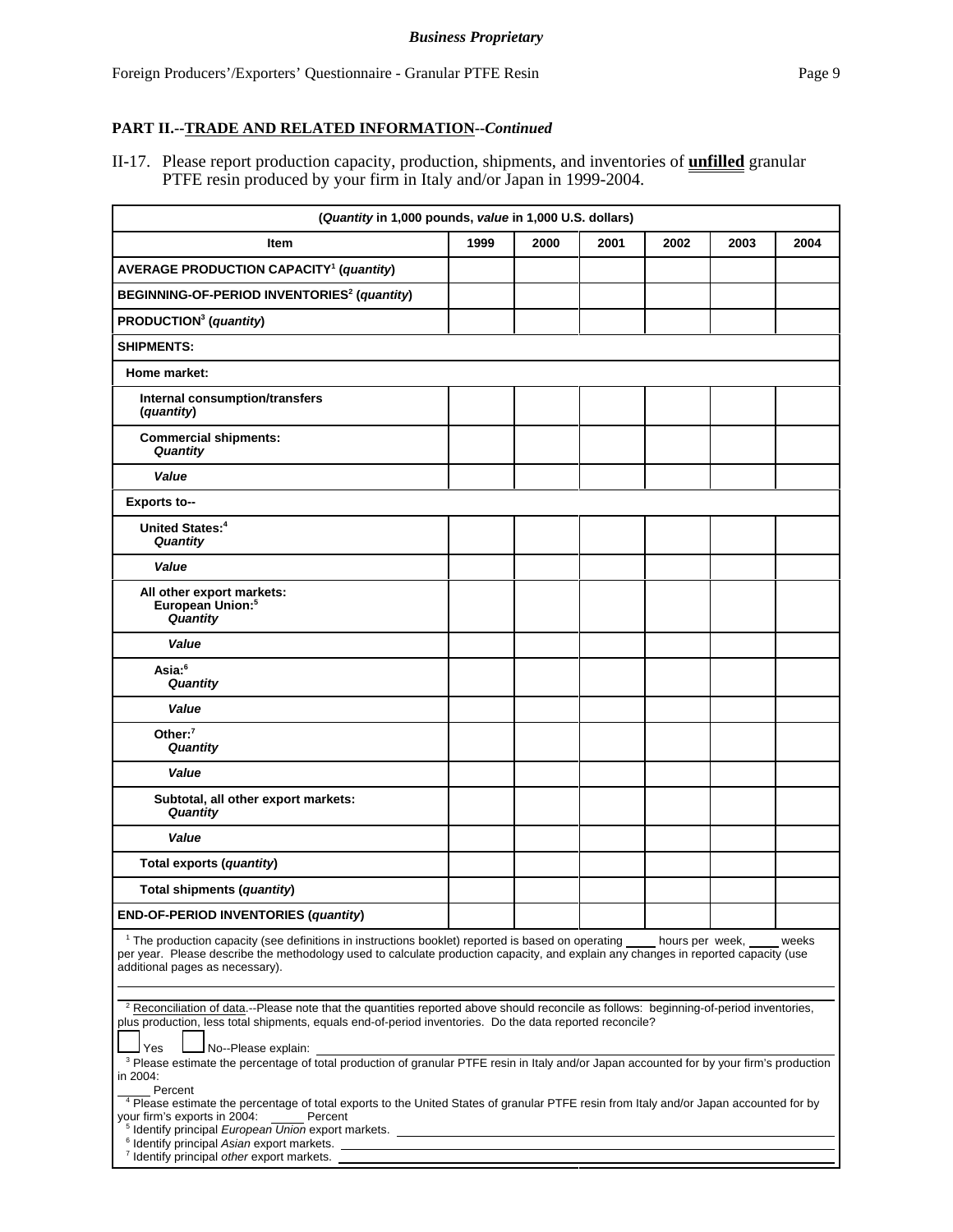II-18. Please report production capacity, production, shipments, and inventories of **PTFE wet raw polymer** produced by your firm in Italy in 1999-2004.

| (Quantity in 1,000 pounds, value in 1,000 U.S. dollars)                                                                                                                                                                                                                                                                                                                                                                                                                                                                                                                                                         |      |      |      |      |      |      |  |
|-----------------------------------------------------------------------------------------------------------------------------------------------------------------------------------------------------------------------------------------------------------------------------------------------------------------------------------------------------------------------------------------------------------------------------------------------------------------------------------------------------------------------------------------------------------------------------------------------------------------|------|------|------|------|------|------|--|
| Item                                                                                                                                                                                                                                                                                                                                                                                                                                                                                                                                                                                                            | 1999 | 2000 | 2001 | 2002 | 2003 | 2004 |  |
| <b>AVERAGE PRODUCTION CAPACITY<sup>1</sup> (quantity)</b>                                                                                                                                                                                                                                                                                                                                                                                                                                                                                                                                                       |      |      |      |      |      |      |  |
| BEGINNING-OF-PERIOD INVENTORIES <sup>2</sup> (quantity)                                                                                                                                                                                                                                                                                                                                                                                                                                                                                                                                                         |      |      |      |      |      |      |  |
| PRODUCTION <sup>3</sup> (quantity)                                                                                                                                                                                                                                                                                                                                                                                                                                                                                                                                                                              |      |      |      |      |      |      |  |
| <b>SHIPMENTS:</b>                                                                                                                                                                                                                                                                                                                                                                                                                                                                                                                                                                                               |      |      |      |      |      |      |  |
| Home market:                                                                                                                                                                                                                                                                                                                                                                                                                                                                                                                                                                                                    |      |      |      |      |      |      |  |
| Internal consumption/transfers<br>(quantity)                                                                                                                                                                                                                                                                                                                                                                                                                                                                                                                                                                    |      |      |      |      |      |      |  |
| <b>Commercial shipments:</b><br>Quantity                                                                                                                                                                                                                                                                                                                                                                                                                                                                                                                                                                        |      |      |      |      |      |      |  |
| Value                                                                                                                                                                                                                                                                                                                                                                                                                                                                                                                                                                                                           |      |      |      |      |      |      |  |
| <b>Exports to--</b>                                                                                                                                                                                                                                                                                                                                                                                                                                                                                                                                                                                             |      |      |      |      |      |      |  |
| <b>United States:</b> <sup>4</sup><br>Quantity                                                                                                                                                                                                                                                                                                                                                                                                                                                                                                                                                                  |      |      |      |      |      |      |  |
| Value                                                                                                                                                                                                                                                                                                                                                                                                                                                                                                                                                                                                           |      |      |      |      |      |      |  |
| All other export markets:<br>European Union: <sup>5</sup><br>Quantity                                                                                                                                                                                                                                                                                                                                                                                                                                                                                                                                           |      |      |      |      |      |      |  |
| Value                                                                                                                                                                                                                                                                                                                                                                                                                                                                                                                                                                                                           |      |      |      |      |      |      |  |
| Asia: <sup>6</sup><br>Quantity                                                                                                                                                                                                                                                                                                                                                                                                                                                                                                                                                                                  |      |      |      |      |      |      |  |
| Value                                                                                                                                                                                                                                                                                                                                                                                                                                                                                                                                                                                                           |      |      |      |      |      |      |  |
| Other: $7$<br>Quantity                                                                                                                                                                                                                                                                                                                                                                                                                                                                                                                                                                                          |      |      |      |      |      |      |  |
| Value                                                                                                                                                                                                                                                                                                                                                                                                                                                                                                                                                                                                           |      |      |      |      |      |      |  |
| Subtotal, all other export markets:<br>Quantity                                                                                                                                                                                                                                                                                                                                                                                                                                                                                                                                                                 |      |      |      |      |      |      |  |
| Value                                                                                                                                                                                                                                                                                                                                                                                                                                                                                                                                                                                                           |      |      |      |      |      |      |  |
| Total exports (quantity)                                                                                                                                                                                                                                                                                                                                                                                                                                                                                                                                                                                        |      |      |      |      |      |      |  |
| Total shipments (quantity)                                                                                                                                                                                                                                                                                                                                                                                                                                                                                                                                                                                      |      |      |      |      |      |      |  |
| <b>END-OF-PERIOD INVENTORIES (quantity)</b>                                                                                                                                                                                                                                                                                                                                                                                                                                                                                                                                                                     |      |      |      |      |      |      |  |
| <sup>1</sup> The production capacity (see definitions in instructions booklet) reported is based on operating<br>hours per week,<br>weeks<br>per year. Please describe the methodology used to calculate production capacity, and explain any changes in reported capacity (use<br>additional pages as necessary).                                                                                                                                                                                                                                                                                              |      |      |      |      |      |      |  |
| <sup>2</sup> Reconciliation of data.--Please note that the quantities reported above should reconcile as follows: beginning-of-period inventories,<br>plus production, less total shipments, equals end-of-period inventories. Do the data reported reconcile?<br>No--Please explain:<br>Yes<br><sup>3</sup> Please estimate the percentage of total production of granular PTFE resin in Italy accounted for by your firm's production in 2004:<br>Percent<br><sup>4</sup> Please estimate the percentage of total exports to the United States of granular PTFE resin from Italy accounted for by your firm's |      |      |      |      |      |      |  |
| exports in 2004:<br>Percent<br><sup>5</sup> Identify principal European Union export markets. <u>Contract and the contract of the contract of the contract of</u><br><sup>6</sup> Identify principal Asian export markets.                                                                                                                                                                                                                                                                                                                                                                                      |      |      |      |      |      |      |  |
| <sup>7</sup> Identify principal other export markets.                                                                                                                                                                                                                                                                                                                                                                                                                                                                                                                                                           |      |      |      |      |      |      |  |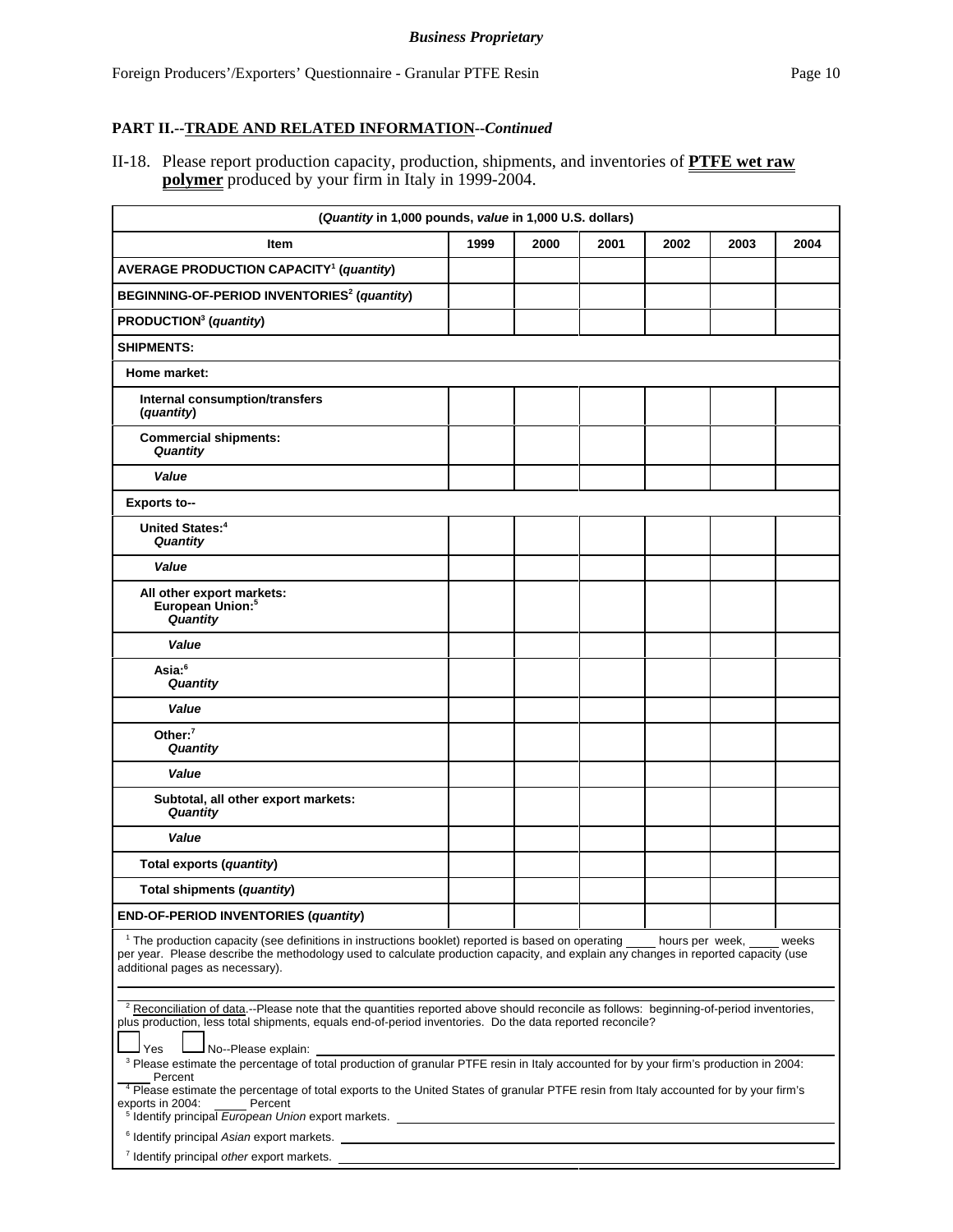### **PART III.--MARKET FACTORS**

III-1. Approximately what share of your firm's sales of granular PTFE resin to U.S. customers in 2004 were on a (1) long-term contract basis (multiple deliveries for more than 12 months), (2) shortterm contract basis (multiple deliveries up to 12 months), and (3) spot sales basis (for a single delivery)?

| Type of sale         | Share of sales (percent) |
|----------------------|--------------------------|
| Long-term contracts  |                          |
| Short-term contracts |                          |
| Spot sales           |                          |

III-2. If you sell on a long-term contract basis, please answer the following questions with respect to provisions of a typical long-term contract.

(a) What is the average duration of a contract?

(b) Can prices be renegotiated during the contract period?

(c) Does the contract fix quantity, price, or both?

- (d) Does the contract have a meet or release provision?
- III-3. If you sell on a short-term contract basis, please answer the following questions with respect to provisions of a typical short-term contract.

(a) What is the average duration of a contract?

(b) Can prices be renegotiated during the contract period?

(c) Does the contract fix quantity, price, or both?

- (d) Does the contract have a meet or release provision?
- III-4. What is the average lead time between a U.S. customer's order and the date of delivery for your firm's sales of granular PTFE resin?

| <b>Source</b>     | Share of 2004 sales | <b>Lead time</b> |
|-------------------|---------------------|------------------|
| From inventory    |                     |                  |
| Produced to order |                     |                  |
| <b>Total</b>      | 100%                |                  |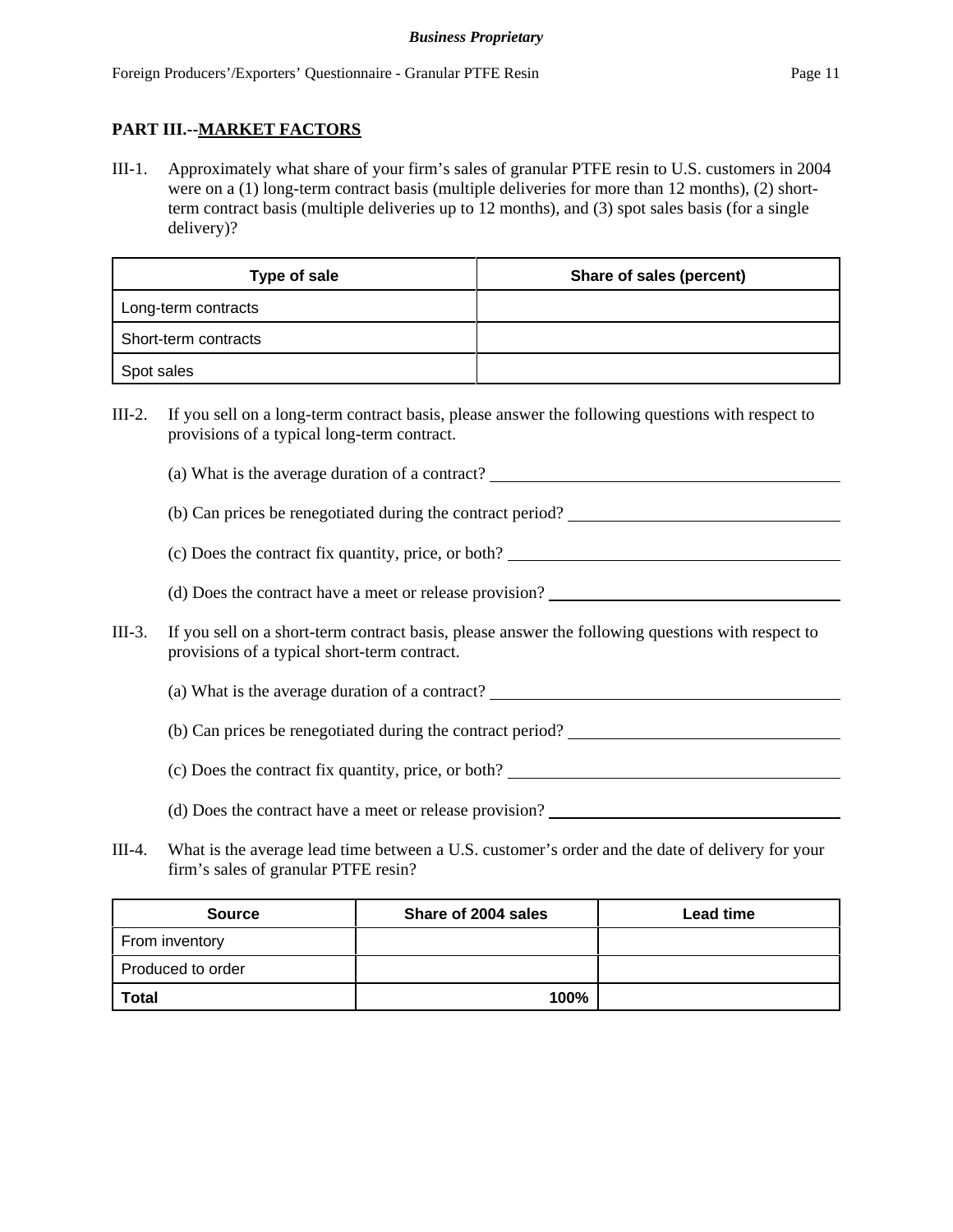III-5. To what extent have changes in the prices of raw materials affected your firm's selling prices for granular PTFE resin during January 1999-December 2004? Also discuss any anticipated changes in your raw material costs in the future, identifying the time period(s) involved and the factor(s) that you believe would be responsible for such changes. Provide any underlying assumptions, along with relevant portions of business plans or other supporting documentation, that address this issue.

```
III-6. Have any changes occurred in any other factors affecting supply (e.g., changes in availability or
prices of energy or labor; transportation conditions; production capacity and/or methods of
production; technology; export markets; or alternative production opportunities) that affected the
availability of Italy and/or Japan-produced granular PTFE resin in the U.S. market since 1988?
```
 $\Box$  No  $\Box$  Yes--Please note the time period(s) of any such changes, the factors(s) involved, and the impact such changes had on your shipment volumes and prices.

III-7. (a) Do you anticipate any changes in terms of the availability of Italy and/or Japan-produced granular PTFE resin in the U.S. market in the future?

 $\Box$  No Change  $\Box$  Decrease

(b) If you anticipate changes in supply, please identify the changes including the time period and the impact of such changes on shipment volumes and prices. Provide any underlying assumptions, along with relevant portions of business plans or other supporting documentation, that address this issue.

III-8. Describe how easily your firm can shift its sales of granular PTFE resin between the U.S. market and alternative country markets. In your discussion, please describe any contracts, other sales arrangements, or other constraints (including any third-country trade barriers such as tariffs, quotas, or other non-tariff barriers) that would prevent or retard your firm from shifting granular PTFE resin between the U.S. and alternative country markets within a 12-month period. Provide any underlying assumptions, along with relevant portions of business plans or other supporting documentation, that address this issue.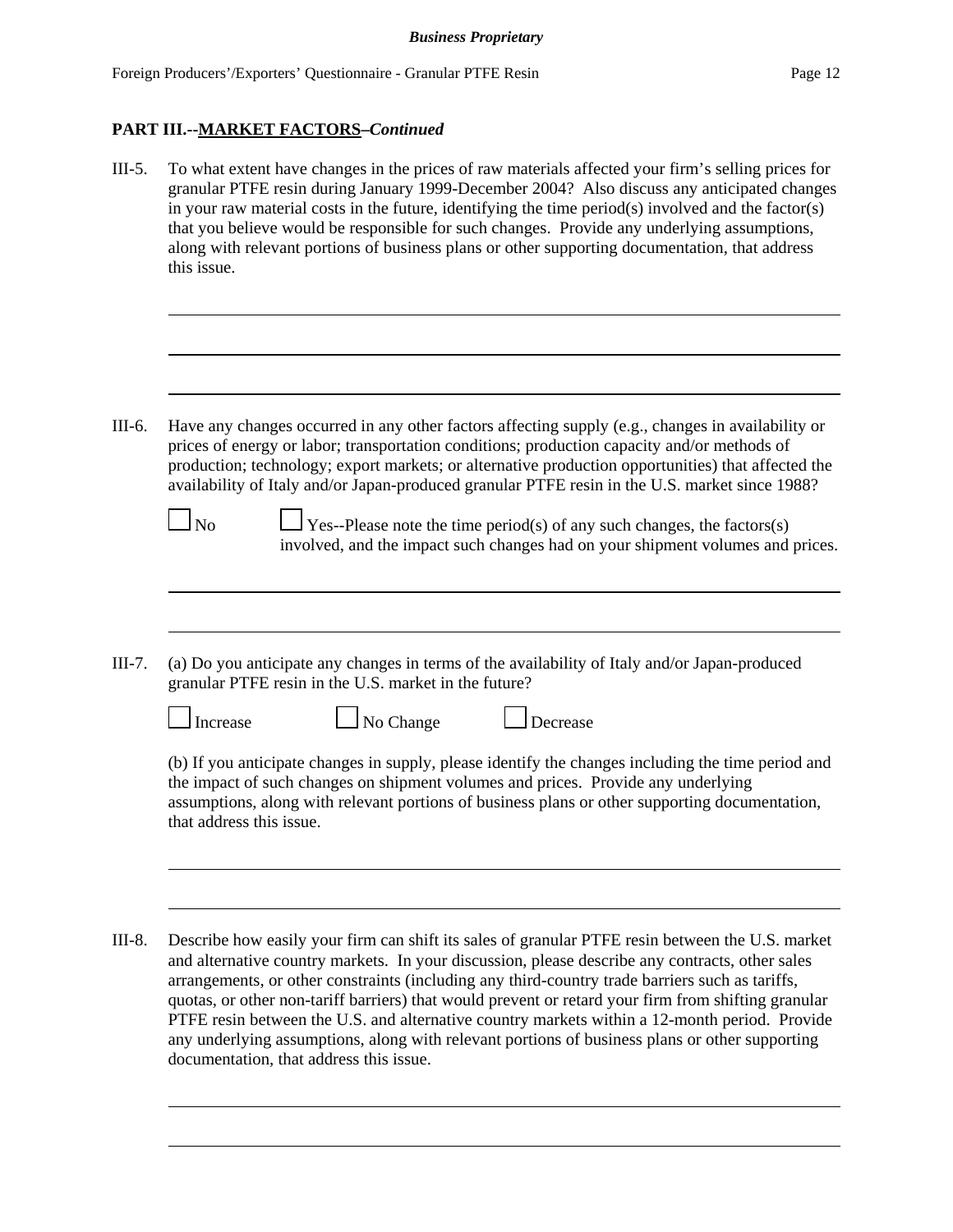III-9. Is the product range, product mix, or marketing of granular PTFE resin in your home market significantly different from the product range, product mix, or marketing of granular PTFE resin for export to the United States or to third-country markets? Have there been any significant changes in the product range, product mix, or marketing of granular PTFE resin in your home market, for export to the United States, or for export to third-country markets since 1988?

 $\Box$  No  $\Box$  Yes--Please describe and quantify if possible.

III-10. Please discuss any anticipated changes in terms of the product range, product mix, or marketing of granular PTFE resin in your home market, for export to the United States, or for export to third-country markets in the future, identifying the time period(s) involved and the factor(s) that you believe would be responsible for such changes. Provide any underlying assumptions, along with relevant portions of business plans or other supporting documentation, that address this issue.

- III-11. (a) Please list in order of importance any products that may be substituted for granular PTFE resin.
	- (1)  $(2)$   $(3)$

(b) For each possible substitute product, please give examples of applications and end uses for which they are substitutes.

(c) Have changes in the prices of these products affected the price for granular PTFE resin?

 $\Box$  No  $\Box$  Yes–To what degree do changes in their prices affect the price for granular PTFE resin? Does this effect have a time lag? If so, how long is the time lag for each substitute product? Does this vary by type of granular PTFE resin or final end use?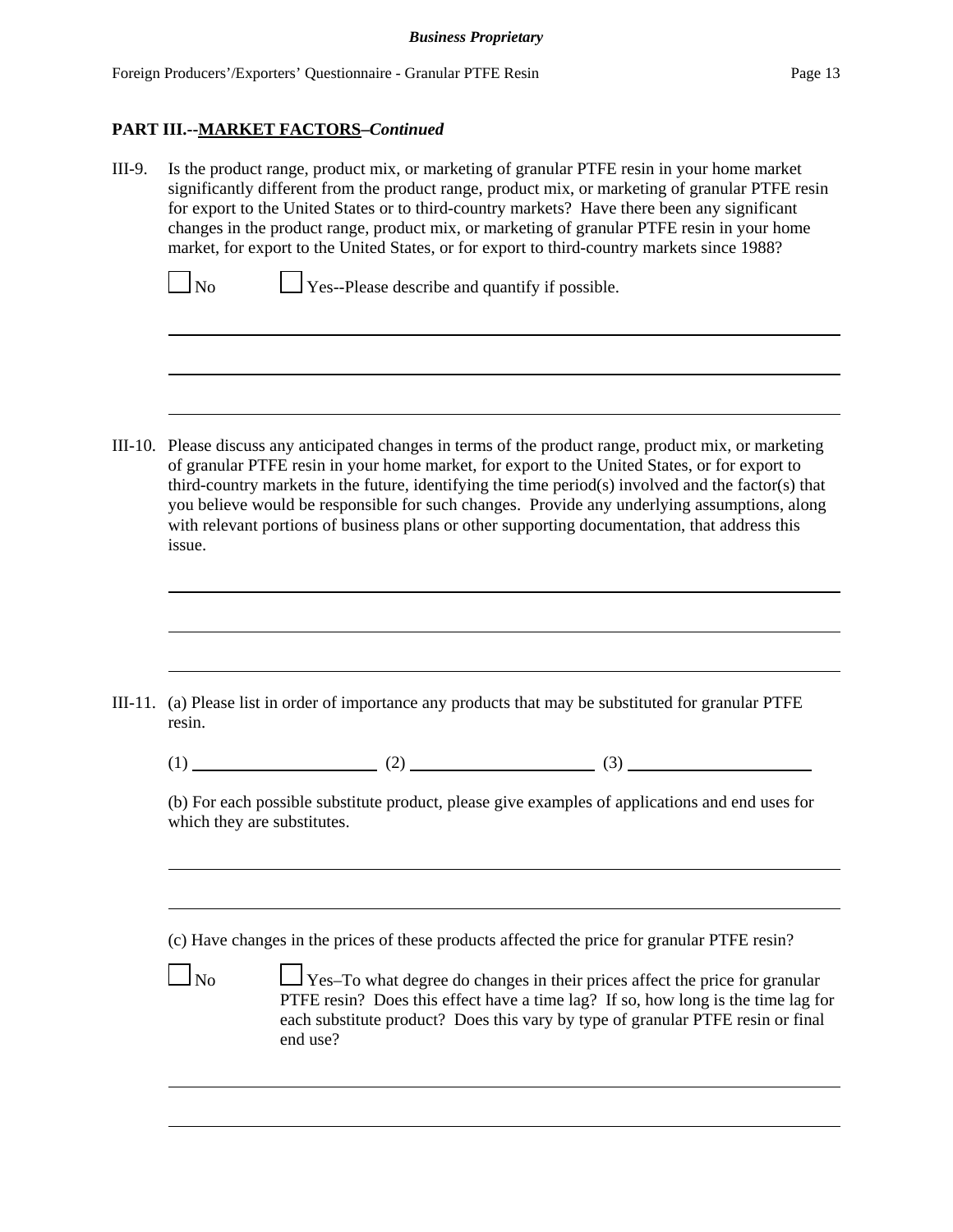| III-12. Have there been any changes in the number or types of products that can be substituted for<br>granular PTFE resin since 1988?                                                                                                                   |  |  |
|---------------------------------------------------------------------------------------------------------------------------------------------------------------------------------------------------------------------------------------------------------|--|--|
| $\log$<br>Yes--Please explain.                                                                                                                                                                                                                          |  |  |
|                                                                                                                                                                                                                                                         |  |  |
| III-13. Do you anticipate any changes in terms of the substitutability of other products for granular PTFE<br>resin in the future?                                                                                                                      |  |  |
| $\Box$ No<br><b>Yes--Please describe.</b> Provide any underlying assumptions, along with<br>relevant portions of business plans or other supporting documentation, that<br>address this issue.                                                          |  |  |
|                                                                                                                                                                                                                                                         |  |  |
| III-14. Is the granular PTFE resin produced by your firm and sold in its home market interchangeable<br>(i.e., can be used in the same applications) with your firm's granular PTFE resin sold to the<br>United States and/or to third-country markets? |  |  |
| $\mathbf{\perp}$ Yes<br>$\log N$ -Identify the market(s) and any differences in the products.                                                                                                                                                           |  |  |
|                                                                                                                                                                                                                                                         |  |  |
|                                                                                                                                                                                                                                                         |  |  |
| III-15. Describe the end uses of the granular PTFE resin that you manufacture and sell to your home<br>market. If these end uses differ from those of the granular PTFE resin you sell to the U.S. market<br>or to third-country markets, explain.      |  |  |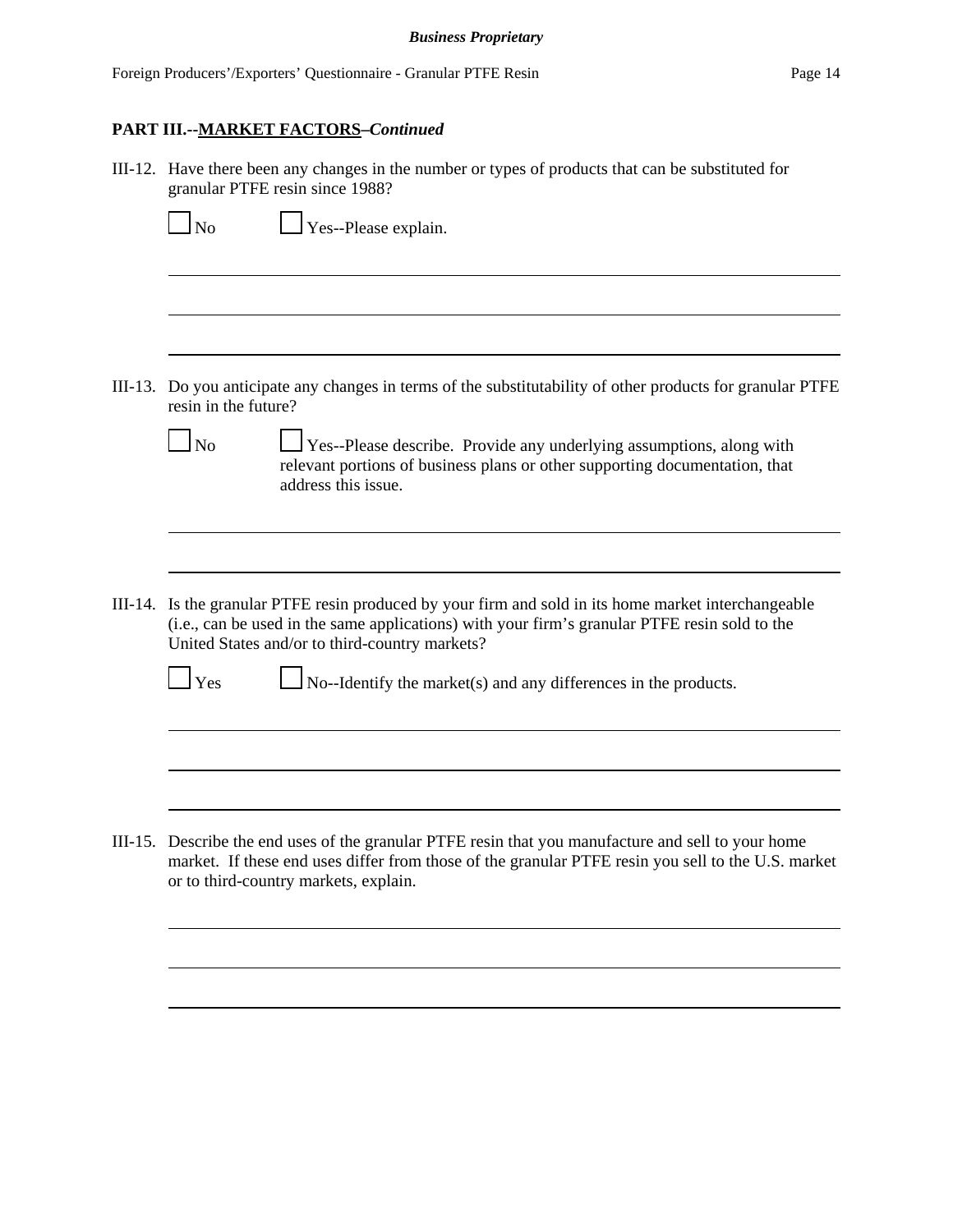| III-16. Have there been any changes in the end uses of granular PTFE resin since 1988?                                                                                                                                                                                                                          |  |  |  |
|-----------------------------------------------------------------------------------------------------------------------------------------------------------------------------------------------------------------------------------------------------------------------------------------------------------------|--|--|--|
|                                                                                                                                                                                                                                                                                                                 |  |  |  |
|                                                                                                                                                                                                                                                                                                                 |  |  |  |
| III-17. Do you anticipate any changes in terms of the end uses of granular PTFE resin in the future?<br>Yes--Please describe and identify the time period. Provide any<br>underlying assumptions, along with relevant portions of business plans or other<br>supporting documentation, that address this issue. |  |  |  |
|                                                                                                                                                                                                                                                                                                                 |  |  |  |
| III-18. How has demand within your home market and the United States (and outside the United States,<br>if known) for granular PTFE resin changed since 1988?                                                                                                                                                   |  |  |  |
| Decreased                                                                                                                                                                                                                                                                                                       |  |  |  |
| $\Box$ Other (describe) $\Box$                                                                                                                                                                                                                                                                                  |  |  |  |
| What were the principal factors affecting changes in demand?                                                                                                                                                                                                                                                    |  |  |  |
|                                                                                                                                                                                                                                                                                                                 |  |  |  |
| Do you anticipate any future changes in granular PTFE resin demand in your home market and                                                                                                                                                                                                                      |  |  |  |
| $\perp$ Yes--Please describe and identify the time period. Provide any<br>underlying assumptions, along with relevant portions of business plans or other<br>supporting documentation, that address this issue.                                                                                                 |  |  |  |
|                                                                                                                                                                                                                                                                                                                 |  |  |  |
|                                                                                                                                                                                                                                                                                                                 |  |  |  |
|                                                                                                                                                                                                                                                                                                                 |  |  |  |
|                                                                                                                                                                                                                                                                                                                 |  |  |  |